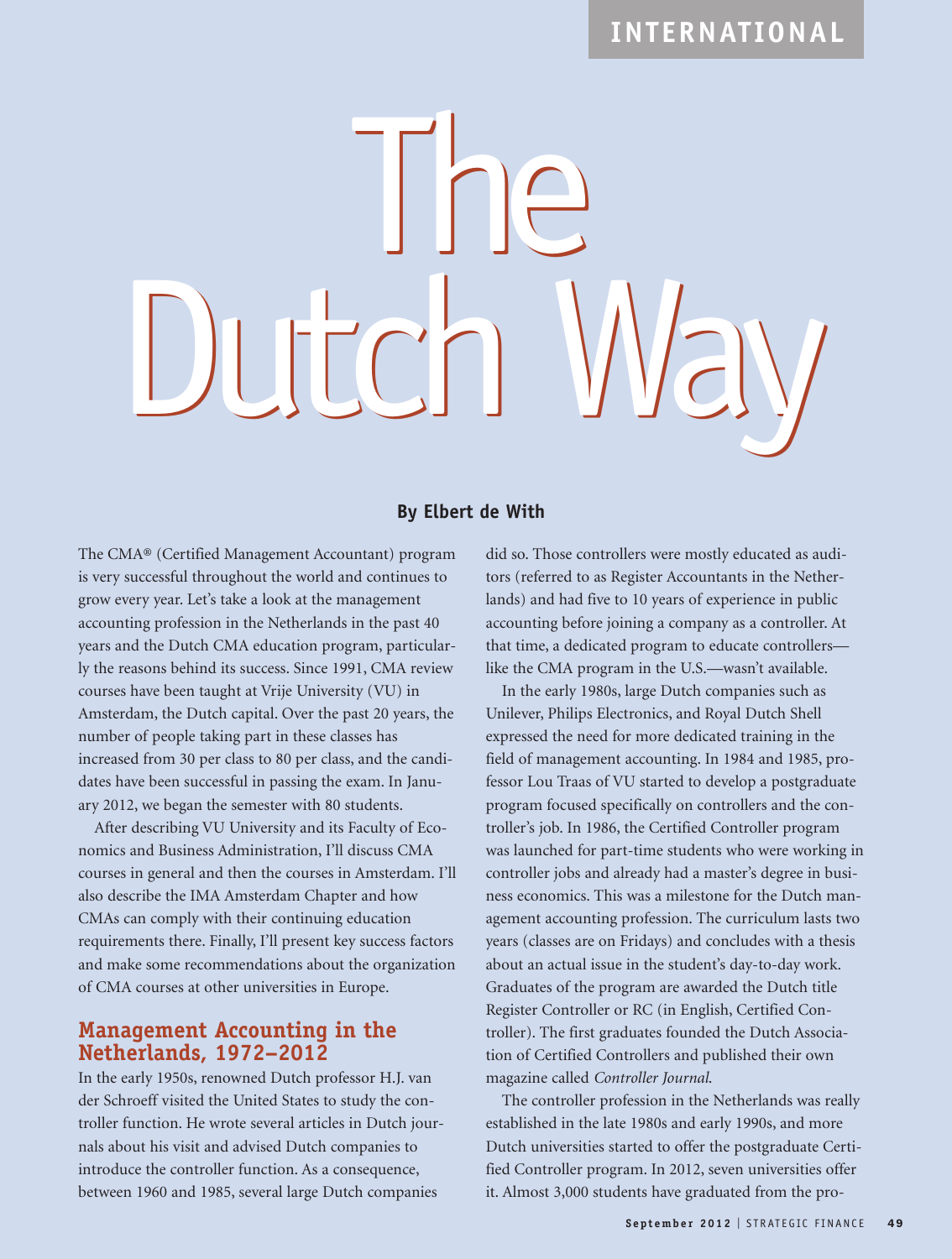gram, and some 40% of them come from VU, where the program started in 1986. All Certified Controller programs at the seven universities are accredited master's degrees in finance and control. Nowadays, many RCs fill top positions in finance and control at Dutch companies.

The postgraduate program trains students to become the management team member responsible for the financial-economic and financial-administrative duties at a high level within the organization. The core of that position is to monitor and contribute actively to the economic viability of the organization. This means that the controller must be equipped with knowledge, insight, and skills to:

◆ Bear the ultimate responsibility for a trustworthy internal and external supply of information in organizations,

◆ Bear the responsibility for the economic rationality of the decisions made in the organization, and

◆ Fulfill a proactive, supporting role in the development, execution, and implementation of operational and strategic policy.

Controllers must have a thorough knowledge of the disciplines influencing their own spheres of work: accounting information systems, financial reporting, decision support analysis, cost management systems, financial statement analysis, risk management and internal control, and management accounting and control. They need to combine that knowledge with a critical, analytical approach. Yet professional knowledge in their own field alone isn't enough. They must also be knowledgeable about strategic management, information management, corporate finance, supply chain management, corporate law, corporate tax law, and compliance and governance. And controllers must effectively employ their communication and social skills to keep their relationship with top decision makers productive. The integration of knowledge and skills is crucial for controllers if they want to become real business partners in organizations.

#### **VU University**

The Netherlands has 13 universities, two in Amsterdam. VU University is a fast-growing university with approximately 26,000 students and 3,000 academic staff. Founded in 1880 by Abraham Kuyper, who was prime minister of the Netherlands from 1901 to 1905, it is a broad-based university in which education and research are closely related. It enjoys a strong international reputation in research and aims to be inspiring, innovative, and socially involved. There are 12 faculties (schools) at VU, and the University offers more than 50 bachelor's degree programs and almost 100 master's degree programs.

### **Faculty of Economics and Business Administration**

The Faculty of Economics and Business Administration is the largest VU faculty with about 4,000 undergraduate students, 1,450 postgraduate students, and 500 academic staff. It participates in exchange programs with many international universities, such as the University of Notre Dame in the United States, Sweden's Göteborg Universitet (University of Gothenburg), and the Universidad de Barcelona in Spain.

Bachelor's degree programs include Economics, (International) Business Administration, and Econometrics & Operational Research. After obtaining a Bachelor of Science degree, students can pursue one of seven Master of Science programs (Economics, Econometrics and Operations Research, Accounting and Control, Finance, Marketing, Business Administration, and Spatial, Transport, and Environmental Economics) or a research Master of Philosophy degree.

In addition, 12 postgraduate (post-master's degree) programs are offered. Examples are the CMA, Treasury, Certified Financial Analyst (CFA), Certified Public Accountant (CPA), and Certified Controller programs. Subjects studied in the Dutch CPA (RA) program are auditing, accounting information systems, and financial accounting. Participants in the Certified Controller (RC) program study management accounting and control, accounting information systems, financial accounting, financial statement analysis, strategic planning, corporate finance, treasury management, controllership, strategic cost management, decision analysis, tax law, and business law.

#### **The CMA Program**

As we all know, IMA® is the association of accountants and financial professionals in business. With more than 60,000 members, its mission is to provide a forum for research, practice development, education, knowledge sharing, and the advocacy of the highest ethical and best business practices in management accounting and finance. This mission led to the founding of the ICMA® (Institute of Certified Management Accountants), which creates and administers the CMA exams on behalf of IMA.

The CMA credential provides corporate management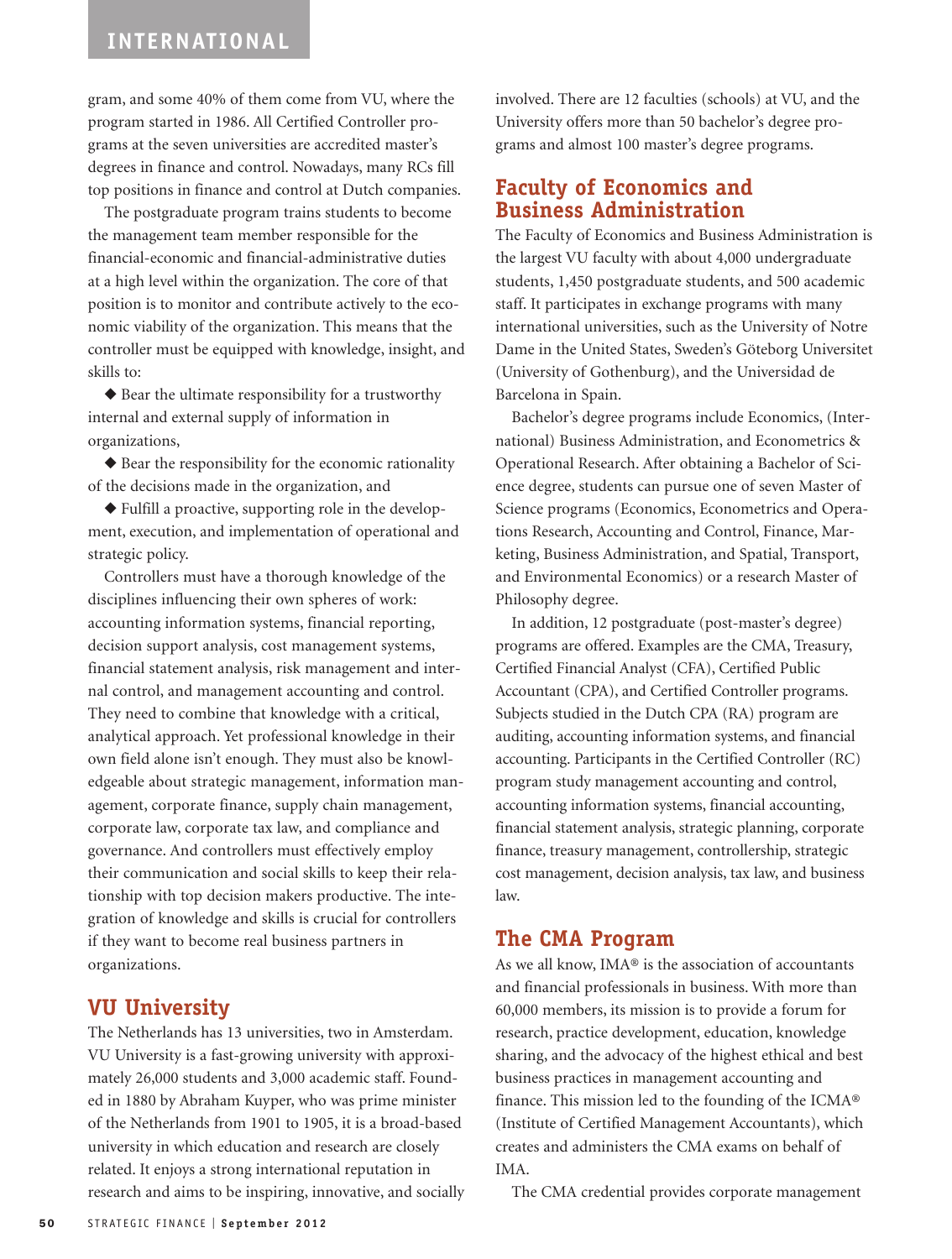# **BENELUX ACTIVITY By Nina Michels-Kim, CMA**

**The Benelux region (Belgium-the Netherlands-Luxembourg)** is a key geographical business hub of Europe, currently representing 29% of IMA's total European membership. The Benelux region is an ideal location for companies to serve the European market. According to a KPMG report, 69% of all international companies using a Centralized European Distribution Center locate that center either in the Netherlands or Belgium. This highly international location lends itself to a mobile workforce with high aptitude of the English language, a prime target for potential CMA candidates. In addition to supporting the Amsterdam Chapter and the CMA program at the Postgraduate School of VU Amsterdam, IMA has been actively working on other new developments to better serve its growing membership base in the Benelux area.

In line with its strategic goal of creating superior membership value for the entire career continuum from C-level executives to students, last November IMA cosponsored a CFO Roundtable featuring long-time CMA advocate and retired Caterpillar CFO Dave Burritt. Many CFOs attended this event, which was held in two Dutch cities: Breda and Amsterdam. Inspired by Dave Burritt, two CFOs who attended, Patrick Speek, EMEA (Europe, Middle East, Africa) finance director of A. Schulman, and Jorge Consiglieri, EMEA finance director of Ritchie Brothers, are supporting CMA in-house training for their team members and are spearheading an initiative to form a new IMA chapter serving Southern Holland, Belgium, and Luxembourg to increase knowledge exchange and networking among finance professionals in the area.

The IMA Europe office has also been active in secur-

ing new partnerships to expand in Benelux. For example, new course provider partners increase opportunities for CMA candidates in the region to attend both live, inperson and virtual/online exam preparation courses. The recently announced partnership with Rotterdam School of Management of Erasmus University, which will offer the CMA curriculum embedded in its MScBA in Accounting & Control program, is a good example of ways to expand CMA education to local students and enhance the reputation of the CMA program throughout Europe. With increased globalization, the Benelux region is also the home to many expatriates who can't follow CMA preparation courses in Dutch. To meet the needs of expatriate professionals, Webster University has been offering evening CMA courses in English in Amsterdam since 2006, averaging about 50 students per year. In addition to growing the course provider network, we are also working with the local NBA VRC organization, formerly the Dutch Controllers Institute, to work together to provide additional value to members of the profession.

I welcome any other ideas, suggestions, and comments from members to further support the growth of IMA in the Benelux region!

*Nina Michels-Kim, CMA, is IMA director of European Operations. After working in various financial planning & analysis and controlling roles for firms in the pharma industry for 13 years, she is currently working on business development of IMA in Europe. She is also the founder and advisory board member of IMA's Swiss Chapter and can be contacted at nmichelskim@imanet.org.*

and individual IMA members with an objective measure of knowledge and competence in the field of management accounting. To earn the certification requires knowledge of and expertise in a broad range of topics that are key to management performance and contribution. The CMA program now consists of two exam parts: **Part 1: Financial Planning, Performance and Contro**l **Part 2: Financial Decision Making**.

### **CMA Amsterdam Before 1995**

In December 1989, the International Financial Management Association (IFMA) of the Netherlands approached VU to organize a CMA examination in Amsterdam. This association was a group of financial managers in multinational companies, and it promoted IMA and the CMA in the Netherlands. The group selected VU because it was the only place at that time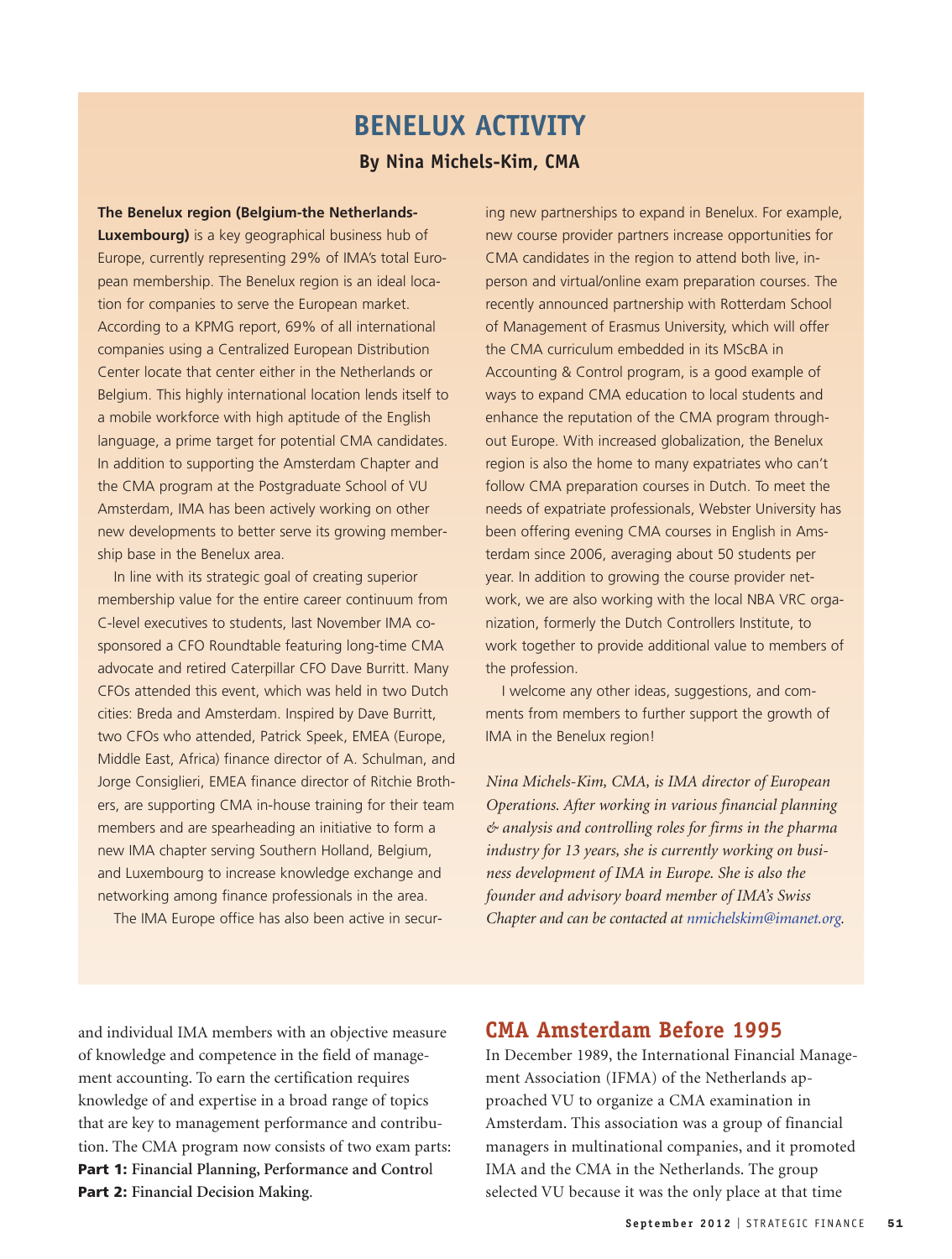where the postgraduate Certified Controller program was taught, which is (as I mentioned earlier) the Dutch variant of CMA.

Funding the new review course program appeared to be a problem because the University couldn't provide the money since it isn't allowed to spend government funds on commercial postgraduate education. Professor Lou Traas offered a solution. As founder and coordinator of the Certified Controller program, he was willing to lend the new program part of the profits from his program. During 1990-1991, IFMA and VU developed plans to establish the CMA program, and I became project leader of the CMA courses. The Dutch CMA program started in September 1991 with about 30 people taking CMA review courses. Most of them had a master's degree in business. By 1995, the number of candidates had increased to 50.

## **CMA Amsterdam, 1995–2010**

At the end of 1994, Professor Traas retired, and the CMA program had to stand on its own feet. Fortunately, it had accumulated sufficient funds during the first years to be able to become an independent postgraduate educational program with its own supervisory board. This board consists of two professors in management accounting from the VU Certified Controller program and two CMAs. I was appointed director of the CMA program and associate professor to teach the main parts of the program (management accounting, financial accounting, and corporate finance). Associate professors at VU taught other subjects.

When I taught these review courses, the CMA exam was four parts, so I covered two parts each semester over 15 weeks. That way, we taught all four parts in one year. During each lecture I used one chapter from the Gleim review book as a starting point. It consisted of outlines, study guides, and problems and solutions. The subject matter we discussed in class was based on leading American textbooks about the topics, such as *Cost Accounting: A Managerial Emphasis* by Charles T. Horngren, Srikant M. Datar, and George Foster; *Intermediate Accounting* by Donald E. Kieso, Jerry J. Weygandt, and Terry D. Warfield; and *Principles of Corporate Finance* by Richard Brealey, Stewart C. Myers, and Franklin Allen.

## **CMA Amsterdam, 2010–Today**

In November 2008, the ICMA announced a significant reorganization of the CMA curriculum and examination format. Focused specifically on a body of advanced accounting and financial knowledge, the program now consists of two exam parts rather than four. The current exam's subject matter places greater emphasis on the issues most critical to accountants and financial professionals in business, including financial planning, analysis, control, and decision support.

In January 2010, VU started the new program with Part 1. My 15 lectures are based on the Horngren *Cost Accounting* book, and we use Gleim's book as review material. The last lecture is at the end of April, and in May and June the students can take the exam at the Prometric test center in Amsterdam.

Part 2 of the CMA program starts in the fall. These 15 lectures are based on Brealey's *Corporate Finance* and Horngren's *Cost Accounting* with Gleim review material. The last lecture is the third week of December, and the exams are in the Prometric center in Amsterdam in January and February. An important advantage of the new program is that it's focused on the main subjects of management accounting.

### **IMA Amsterdam Chapter**

To preserve their certification, CMAs are required to obtain 30 hours of continuing professional education each year. In Amsterdam this is possible at IMA's Amsterdam Chapter, the first IMA chapter in Europe, which was started in 2003. IMA Global Board of Directors member Rosemary Amato was very supportive of our efforts.

The chapter has approximately 500 members, most of whom are CMAs. We hold several major activities throughout the year.

#### **Financial Management Workshops**

We hold workshops four to five times each year. Topics presented in the last two years were Project Management of ICT Investments, Business Controls at Randstad (the largest Dutch employment service company), Best in Finance Program at KPN (the largest Dutch telecommunication company), Valuation of Companies (merger of Air France and KLM), Lean Six Sigma at KLM, Time-Driven Activity-Based Costing, and Lean Finance. The chapter and companies develop the workshops, so the information is based on real-world experience.

#### **Annual Meetings**

We also hold annual meetings in May or June on an important accounting subject that's relevant to chapter members. The first meeting was in 2003 and covered the